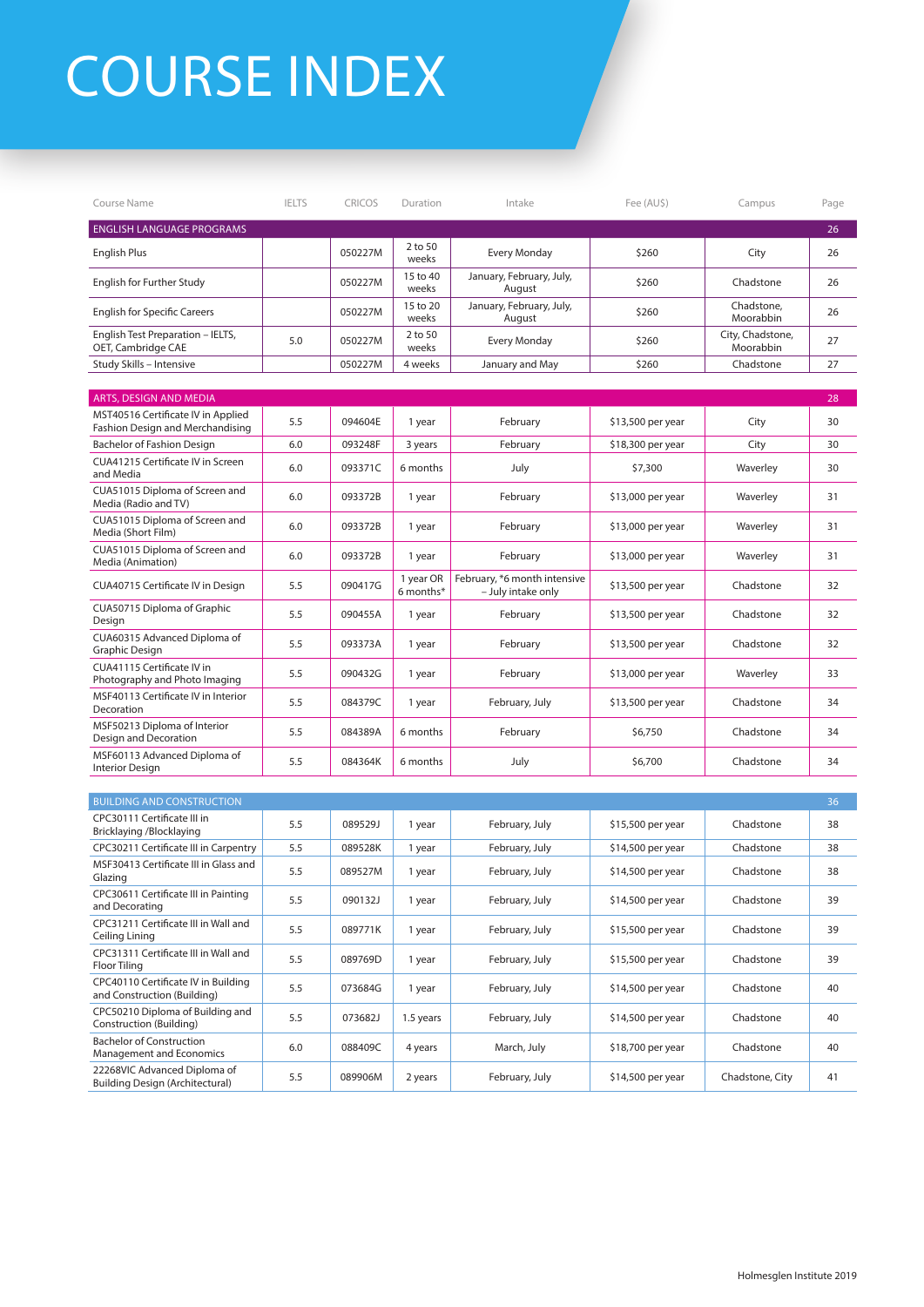| Course Name                                                                    | <b>IELTS</b> | <b>CRICOS</b> | Duration  | Intake                 | Fee (AU\$)        | Campus                                                                   | Page |
|--------------------------------------------------------------------------------|--------------|---------------|-----------|------------------------|-------------------|--------------------------------------------------------------------------|------|
| <b>BUSINESS AND MANAGEMENT</b>                                                 |              |               |           |                        |                   |                                                                          | 42   |
| FNS40615 Certificate IV in<br>Accounting                                       | 5.5          | 089910D       | 6 months  | February, July         | \$6,200           | Chadstone                                                                | 44   |
| FNS50215 Diploma of Accounting                                                 | 5.5          | 089911C       | 1 year    | February, July         | \$12,500 per year | Chadstone,<br>Moorabbin                                                  | 44   |
| Bachelor of Business (Accounting)                                              | 6.0          | 091332D       | 3 years   | February, July         | \$16,500 per year | Chadstone                                                                | 44   |
| HLT47315 Certificate IV in Health<br>Administration                            | 5.5          | 091964E       | 6 months  | February, July         | \$6,200           | Chadstone,<br>Moorabbin                                                  | 45   |
| <b>BSB40215 Certificate IV in Business</b>                                     | 5.5          | 086875D       | 6 months  | February, July         | \$6,200           | Chadstone                                                                | 45   |
| BSB50615 Diploma of Human<br><b>Resources Management</b>                       | 5.5          | 087313G       | 6 months  | February, July         | \$6,200           | Chadstone                                                                | 46   |
| BSB51915 Diploma of Leadership<br>and Management                               | 5.5          | 089778C       | 1 year    | February, July         | \$12,500 per year | Chadstone                                                                | 46   |
| BSB52415 Diploma of Marketing<br>and Communication                             | 5.5          | 093967G       | 1 year    | February, July         | \$12,500 per year | Chadstone                                                                | 46   |
| BSB50415 Diploma of Business<br>Administration                                 | 5.5          | 087282K       | 6 months  | February, July         | \$6,200           | Chadstone                                                                | 47   |
| <b>Bachelor of Business Administration</b>                                     | 6.0          | 069454M       | 3 years   | February, July         | \$15,500 per year | Chadstone                                                                | 47   |
| Master of Professional Accounting                                              | 6.5          | 083073G       | 2 years   | February, July         | \$18,500 per year | City                                                                     | 47   |
|                                                                                |              |               |           |                        |                   |                                                                          |      |
| <b>EARLY CHILDHOOD EDUCATION</b><br>CHC30113 Certificate III in Early          |              |               |           | February, April, July, |                   | City, Moorabbin,                                                         | 48   |
| Childhood Education and Care                                                   | 5.5          | 086365D       | 6 months  | September              | \$6,700           | Waverley                                                                 | 50   |
| CHC50113 Diploma of Early<br>Childhood Education and Care                      | 5.5          | 086366C       | 1.5 years | February, July         | \$13,500 per year | City, Waverley                                                           | 50   |
| Bachelor of Early Childhood<br>Teaching                                        | 7.5          | 089716F       | 4 years   | March, July            | \$16,700 per year | Waverley                                                                 | 51   |
| <b>ENGINEERING AND TECHNOLOGY</b>                                              |              |               |           |                        |                   |                                                                          | 52   |
| MEM30305 Certificate III in<br>Engineering (Fabrication Trade)                 | 5.5          | 070022C       | 1 year    | February, July         | \$14,500 per year | Moorabbin                                                                | 53   |
| MEM40105 Certificate IV in<br>Engineering (Fabrication Stream)                 | 5.5          | 093369G       | 6 months  | February, July         | \$7,300           | Moorabbin                                                                | 53   |
| MEM50105 Diploma of Engineering<br>(Advanced Trade)                            | 5.5          | 076438G       | 6 months  | February, July         | \$7,300           | Moorabbin                                                                | 53   |
|                                                                                |              |               |           |                        |                   |                                                                          |      |
| <b>ENVIRONMENT AND LANDSCAPE</b>                                               |              |               |           |                        |                   |                                                                          | 54   |
| SFL30115 Certificate III in Floristry                                          | 5.5          | 089027J       | 1 year    | February, July         | \$13,000 per year | Waverley<br>Waverley*                                                    | 56   |
| AHC51116 Diploma of Conservation<br>and Land Management                        | 5.5          | 092601B       | 1.5 years | February, July         | \$13,500 per year | *Plus occasional<br>classes at Eildon<br>and Parks Victoria<br>locations | 57   |
| AHC50416 Diploma of Horticulture                                               | 5.5          | 092585G       | 1.5 years | February, July         | \$13,500 per year | Waverley                                                                 | 57   |
| AHC50616 Diploma of Landscape<br>Design                                        | 5.5          | 092594G       | 1.5 years | February, July         | \$13,500 per year | Waverley                                                                 | 57   |
|                                                                                |              |               |           |                        |                   |                                                                          |      |
| HEALTH SCIENCE AND COMMUNITY STUDIES<br>CHC33015 Certificate III in Individual |              |               |           |                        |                   | Chadstone,                                                               | 58   |
| Support                                                                        | 5.5          | 089909G       | 6 months  | February, July         | \$6,600           | Moorabbin                                                                | 60   |
| CHC52015 Diploma of Community<br>Services                                      | 5.5          | 091966C       | 2 years   | February, July         | \$13,500 per year | Moorabbin                                                                | 60   |
| HLT43015 Certificate IV in Allied<br><b>Health Assistance</b>                  | 5.5          | 097672B       | 1 year    | February, July         | \$13,200 per year | Moorabbin                                                                | 61   |
| HLT37215 Certificate III in Pathology<br>Collection                            | 5.5          | 095314G       | 15 weeks  | January, April, August | \$7,300           | Moorabbin                                                                | 62   |
| MSL40109 Certificate IV in<br>Laboratory Techniques                            | 5.5          | 098113C       | 1 year    | February, July         | \$15,500 per year | Moorabbin                                                                | 62   |
| MSL50118 Diploma of Laboratory<br>Technology                                   | 5.5          | 098102F       | 1 year    | February, July         | \$15,500 per year | Moorabbin                                                                | 62   |
| HLT54115 Diploma of Nursing                                                    | 7.0          | 093671B       | 2 years   | February, April, July  | \$16,200 per year | Moorabbin                                                                | 63   |
| <b>Bachelor of Nursing</b>                                                     | 6.5          | 063699E       | 3 years   | February               | \$26,500 per year | Moorabbin                                                                | 63   |
| HLT55118 Diploma of Dental<br>Technology                                       | 6.0          | 095315F       | 2 years   | February, July         | \$18,600 per year | Chadstone                                                                | 64   |
| Bachelor of Oral Health<br>(Therapy and Hygiene)                               | 7.0          | 077426D       | 3 years   | March                  | \$36,000 per year | Chadstone                                                                | 65   |